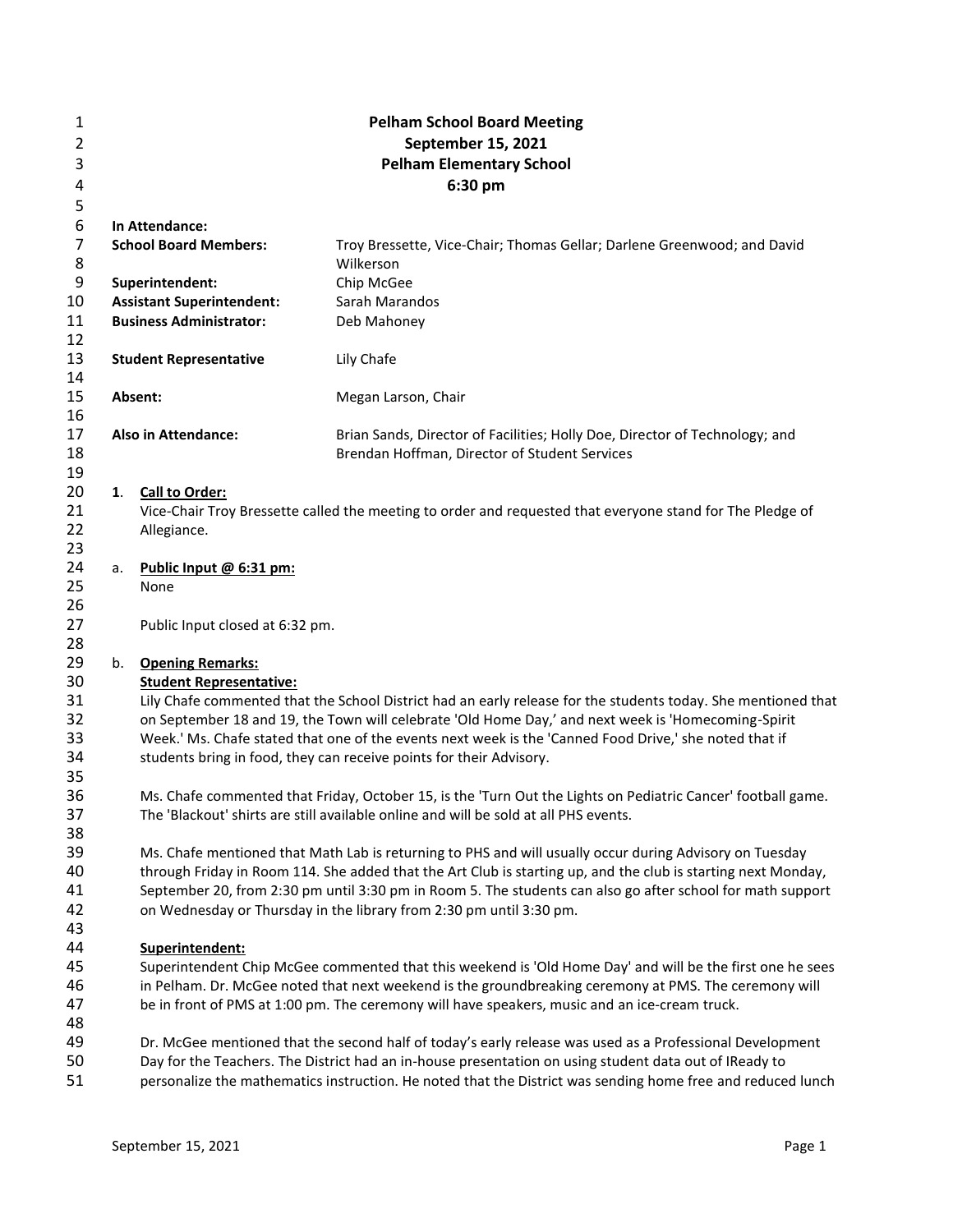- applications and the lunches are at no cost for anyone this year. Dr. McGee stressed that parents and guardians fill out the application because it is beneficial for the District.
- 

 Dr. McGee mentioned that he was overwhelmed today by what the Boys' Soccer Team did. He mentioned how Bow, NH lost two students in a car accident in Concord, NH, and the father is still gravely injured. The Pelham soccer team made shirts with the name Ouelette on the back of the shirts. He added that the gesture meant a lot to the residents of Bow.

# **2. Presentations:**

- a. No Presentations
- 

**3. Main Issues / Policy Updates:**

a. **The Fiscal Year 2023 Budget Presentation:**

# **Brian Sands, Director of Facilities:**

 Vice-Chair Troy Bressettte invited Brian Sands, Director of Facilities, to present his budget. Mr. Sands thanked Business Administrator Deb Mahoney and Facilities and Technology Administrative Assistant Karen Churchill for helping to prepare the budget. Mr. Bressette went over the best way to present the budget and asked Mr. Sands to allow the Board to ask questions after each page.

DW - Facilities Operations

 Mr. Sands mentioned that line item 580, Travel and Mileage has a requested budget of \$4,300 to cover the cost of attending the National SchoolDude Conference. SchoolDude is the software that the District uses to allow Facilities Management to work tickets. Tom Gellar asked if this was a one-time event or an annual conference. Mr. Sands stated that it is helpful to attend the conference annually.

DW – Building Services

 Mr. Sands mentioned that line item 275, Workshops Non-Union has a requested budget of \$1,650. He commented that the increase was to help pay for the Science of Cleaning Online Training Class for custodial 81 onboarding. The course would go over procedures in cleaning and why the District does what it does.

 Mr. Sands commented that line item 446, Rental/Lease Software has a requested budget of \$8,500. The increase would cover the license fee for the SchoolDude software.

 Mr. Gellar asked why there was a decrease in line item 330, Professional Services budget of \$4,720? Ms. 87 Mahoney stated that the District carried a budget for Solar Investigation, and the line item is level budgeted 88 except for the Solar Investigation.

 Ms. Mahoney commented that line item 521, Insurance Property and Liability has an increase of \$5,158. She mentioned that the District usually has a cap that Primax would provide, but the cap agreement has expired. She noted that a 10% increase is an appropriate amount.

 Mr. Sands stated that line item 626, Gasoline/Diesel, has a proposed budget of \$2,000. He noted that the increase was to cover the expected cost for fuel in the future.

PES – Building Services

 Ms. Mahoney mentioned that line item 411, Utilities-Water is where the District starts the budget for the utilities, water, septic, and disposal for PES. She noted that they budgeted for the current billing of water plus the inflationary rate. The septic and disposal are level budgeted in all three school buildings. David Wilkerson asked how often the District has the septic pumped? Ms. Mahoney commented that she thought it was twice a year, and Mr. Sands agreed.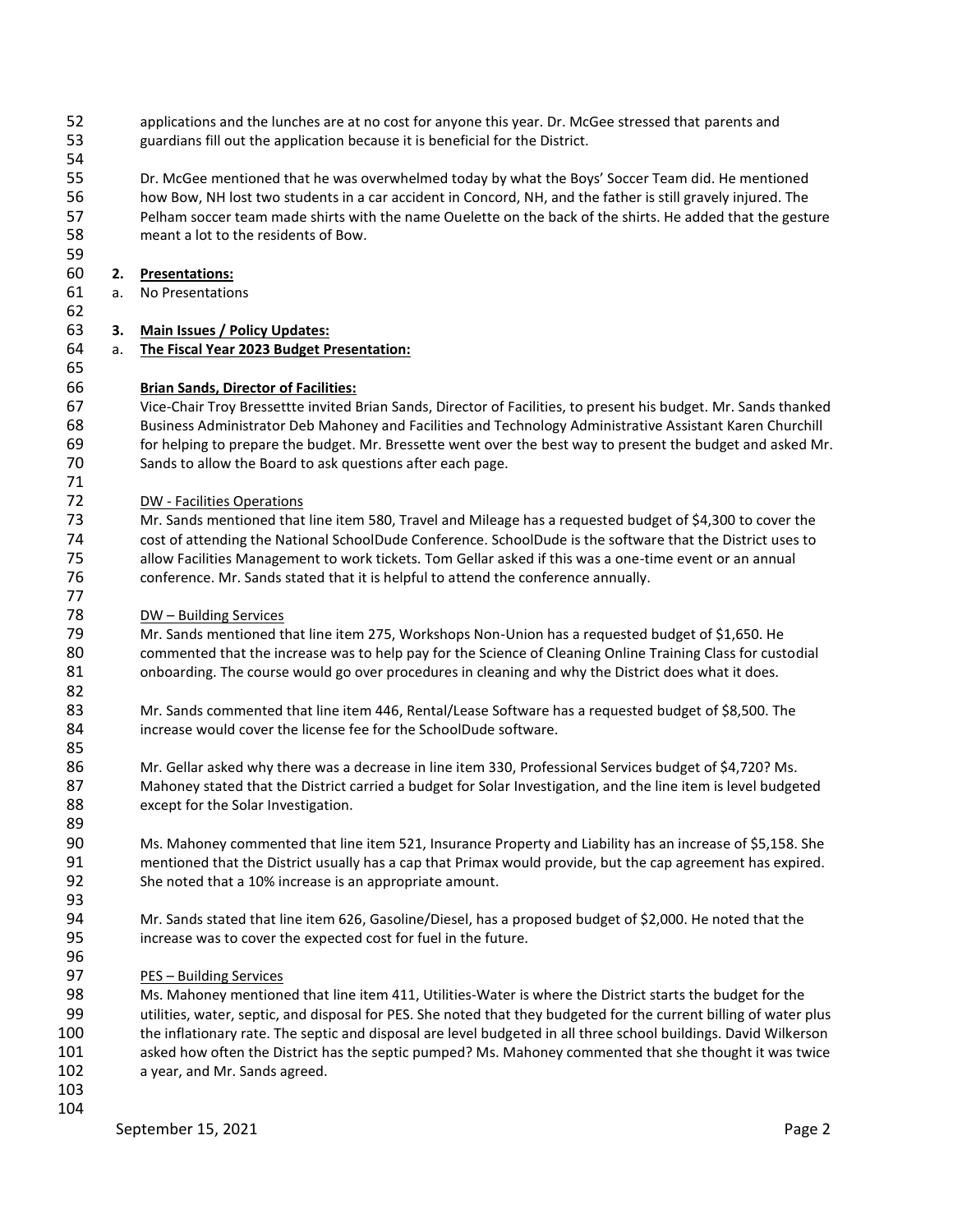- Mr. Sands commented that line item 430, Repairs and Maintenance has a requested budget of \$21,640. The amount reflected a one cent per square foot increase in General Repairs and Maintenance. Ms. Mahoney said that she would correct the memo regarding a significant decrease due to the allocation of money online 430.
- Mr. Sands stated that line item 432, Boiler Repair and Maintenance has a proposed budget of \$12,582. He mentioned that the increase was caused by an annual water treatment contract and a rooftop equipment 111 maintenance plan.
- Mr. Sands mentioned that line item 610, Supplies has a requested budget of \$49,799. He stated that the increase is to help cover the incremental rise in costs. Ms. Mahoney commented that line item 622, Utilities – Electric, and line item 623, Utilities – Natural Gas, are estimates because FY2020 and FY2021 were not typical years. Ms. Mahoney stated that she wanted the Board to know that she would review the electricity and natural gas numbers and modify the budget. Mr. Bressette asked if Ms. Mahoney would have the numbers finalized by the meeting on September 29? Ms. Mahoney confirmed that the Superintendent's Budget would have the actual totals.
- Mr. Sands said that line item 734, Equipment Additional has a proposed budget of \$2,000. The increase will be used to purchase two additional pieces of custodial equipment. He mentioned that line item 738, Equipment – Replacement, has a requested budget of \$19,877 to replace the fire alarm control panel. Mr. Bressette stated that he understood that this to mean that PES has a fully functional fire alarm control panel at present. Furthermore, Ms. Greenwood asked if this was the cause of the lightning strike? Mr. Sands confirmed that the lightning-caused the issue with the fire alarm control panel.
- PMS Building Services

- Ms. Mahoney said that line item 411, Utilities Water is the same 10% increase based on the current year and inflation rate.
- Mr. Sands stated that line item 430, Repairs and Maintenance has a proposed budget of \$11,089. The increase is caused by carrying a one cent per square foot increase for Buildings Maintenance. He added that half of this is carried over to the Non-Instructional – Equipment like the other two schools.
- Mr. Sands stated that line item 432, Boiler Repair and Maintenance has a proposed budget of \$11,200. He mentioned that the increase was caused by an annual water treatment contract and a rooftop equipment maintenance plan.
- Mr. Sands mentioned that line item 610, Supplies has a requested budget of \$25,515. He stated that the increase is to help cover the costs of annual custodial supplies, uniforms, and miscellaneous building supplies.
- Mr. Sands commented that line item 734, Equipment Additional has a requested budget of \$9,000. The budget will be used to purchase a Chariot Floor Scrubber. Ms. Mahoney mentioned that the Chariot Floor Scrubber is in the FY2023 Budget because the additional space in PMS will be available at that time.
- PHS – Building Services
- Mr. Sands stated that line item 432, Boiler Repair and Maintenance has a proposed budget of \$16,400. He mentioned that the increase was caused by boiler repairs, an annual water treatment contract, and a rooftop equipment maintenance plan.
- Mr. Sands mentioned that line item 610, Supplies has a requested budget of \$46,672. He stated that the increase is to help cover the costs of annual custodial supplies, uniforms, miscellaneous building supplies, and charcoal filters for the auditorium.
- 

 Mr. Bressette suggested that using a more recent year's consumption would provide a better baseline. Ms. Mahoney agreed with his suggestion.

September 15, 2021 **Page 3**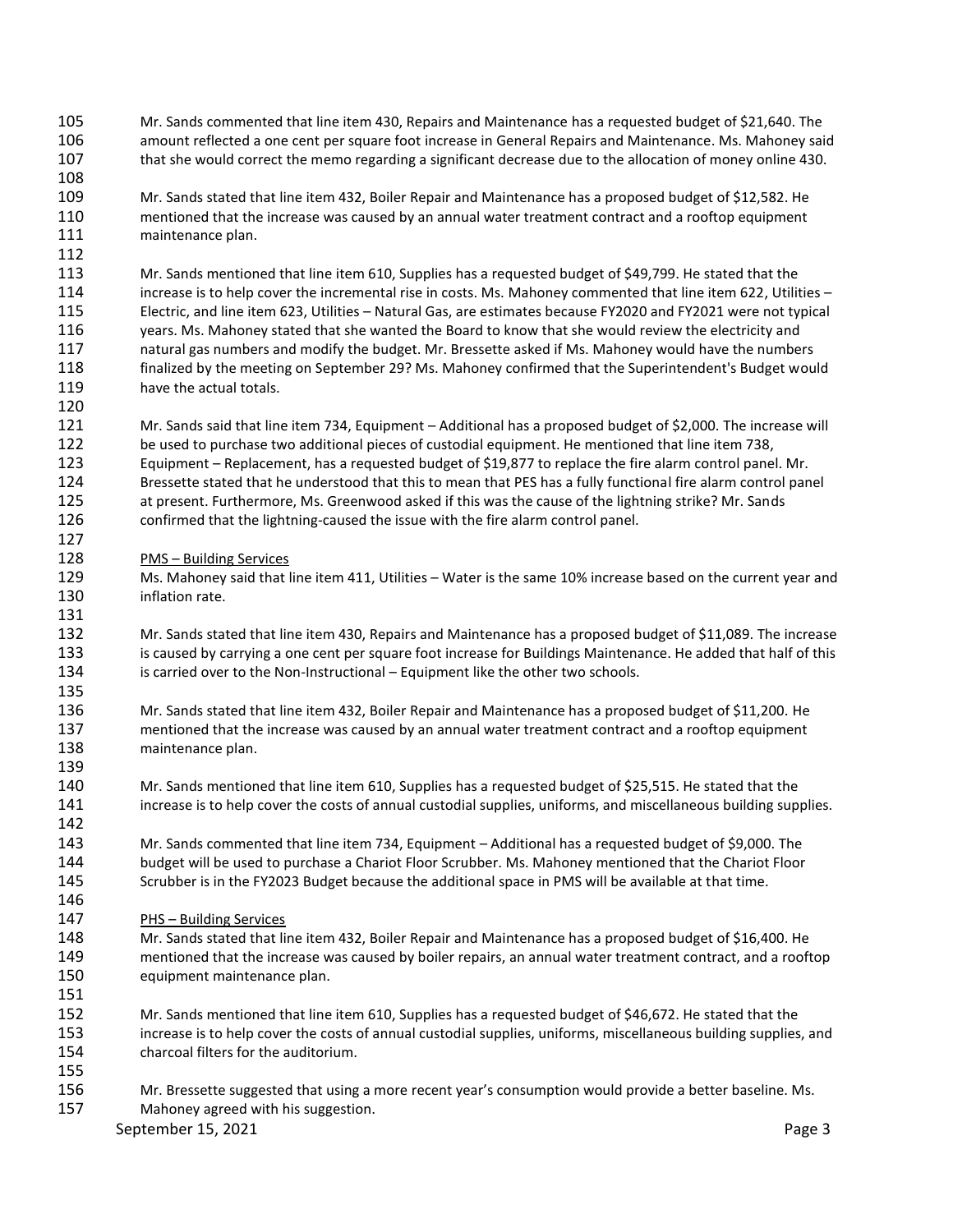- Mr. Sands commented that line item 734, Equipment Additional has a requested budget of \$2,000. The budget will be used to purchase two cordless vacuums. He mentioned that the upright vacuum is in disrepair. Mr. Bressette suggested moving the request for an upright vacuum to line item 738, Equipment – Replacement. Mr. Bressette asked what a burnisher is? Mr. Sands said that a burnisher is an equipment used to provide a wet, glossy, wax look on an already waxed floor. Mr. Sands mentioned that he would have to research whether the burnisher could be used in the gymnasium.
- DW Grounds Services

 Mr. Sands mentioned that line item 433, Contracted Repair and Maintenance rose because of the increase in the snow plowing contract. The contract increased from \$48,000 last year to \$50,880 this year. Line item 734 Equipment – Additional increased to \$26,800. The purpose of the increase is to bring online and repurpose the PES generator for the SAU and Pre-School.

 Mr. Bressette asked when the last time that the District put out an RFP for the grounds maintenance was? Ms. Mahoney mentioned it was done before working in the Pelham School District and has not been done in the eight years she has worked for the District. Mr. Sands commented that he believed the District was receiving great value regarding the winter maintenance contract. He explained that if the District hired a new contractor and the winter was difficult, the District might not receive the same service as the current contractor provides. Mr. Sands added that he would stay with Boyden because of their institutional knowledge of the Pelham School District.

 Mr. Sands commented that line item 738, Equipment – Replacement, has a proposed budget of \$38,000. The budget will be used to replace a 2006 Ford F-350 District truck and plow. Mr. Wilkerson asked what liability the School District faced if they drove a vehicle that did not pass inspection on School District property? Ms. Mahoney responded by saying that the truck is not road-worthy and someone might buy it to use as a farm truck.

PES – Grounds Services

 Mr. Sands stated that line item 433, Contracted Repair and Maintenance has a requested budget of \$6,400. The budget will cover the parking lot repairs and the seal coating and striping of the parking lots.

 Mr. Wilkerson asked what substance was used to make the playground play chips? Mr. Sands mentioned that they were made of Playsafe play chips. He noted that he was willing to look into using plastic chips instead of wood chips.

PMS – Grounds Services

 Mr. Sands said that line item 430, Repairs and Maintenance, was removed because of the reconstruction of PMS.

PHS – Grounds Services

 Mr. Sands stated that line item 430, Repairs and Maintenance has a requested budget of \$2,500. The budget will cover the cost of the ground maintenance and repair of the fence.

PES – Non-Instructional Equipment

 Ms. Mahoney commented that line item 433, Contracted Repair and Maintenance for pest management, is overstated because it does not align with the District's contract. The Superintendent's budget will be cutting 204 the amount down so to align with the current contract. Mr. Sands stated that line item 738, Equipment – Replacement, has a proposed budget of \$43,439, which includes \$3,200 to purchase a wireless scoreboard for the PES gymnasium. Ms. Mahoney mentioned that the scoreboard was previously cut from the previous budget and forwarded to this budget.

- 
-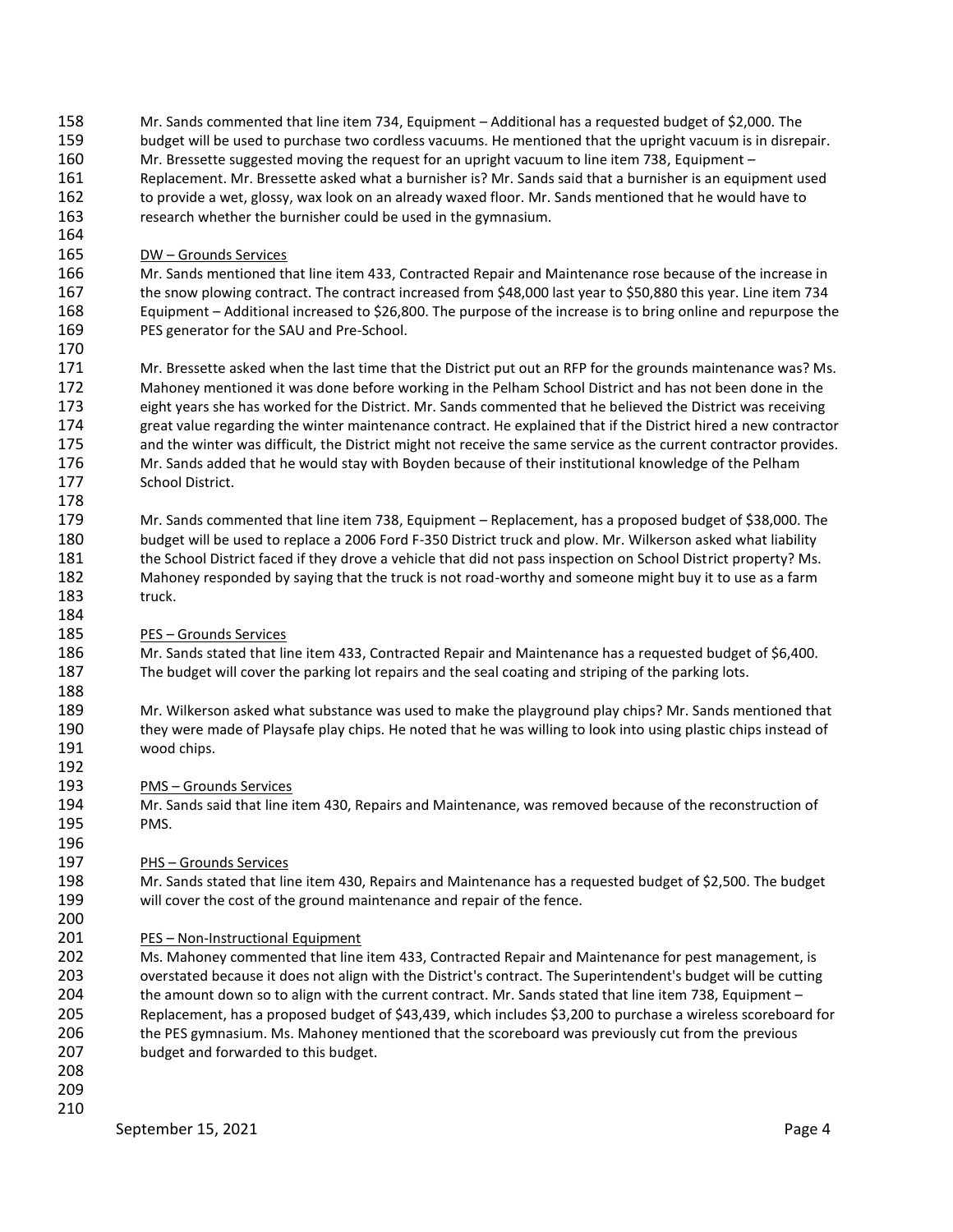PMS – Non-Instructional Equipment Mr. Sands said that line item 433, Contracted Repair and Maintenance has the same issue with the pest management contract. PES – Emergency Management Mr. Sands mentioned that line item 738, Equipment – Replacement included replacing an iPad for Emergency Preparedness connected to the Pelham School District Cellular Service Plan. 219 PMS – Emergency Management Ms. Mahoney stated that line item 610, Supplies, was budgeted for \$1,500 in Emergency Response Supplies. PHS – Emergency Management Ms. Mahoney stated that line item 610, Supplies, was budgeted for \$2,000 in Emergency Response Supplies, backpack contents, signage, and two replacement radios. SAU – Emergency Management Ms. Mahoney commented that they budgeted \$500 for line item 610, Supplies. PMS – Building Acquisition Ms. Mahoney mentioned that line item 441, Rental/Lease Buildings has a proposed budget of \$44,838 for payment 5 of 6. 233 DW – Building Improvements Ms. Mahoney mentioned that line item 442, Rental/Lease Equipment has a proposed budget of \$140,725 for payment 4 of 14. PMS – Building Improvement Ms. Mahoney said that line item 450, Construction Cost, has a proposed budget of \$1 as a placeholder. Vice-Chair Troy Bressette thanked Director of Facilities Brian Sands for presenting his budget to the School Board. **Holly Doe, Director of Technology:** Vice-Chair Troy Bressettte invited Holly Doe, Director of Technology, to present her budget. DW – Computer Instruction Ms. Doe reviewed line item 442, Rental/Lease Equipment. She mentioned that Year One Lease for four grades was 480 Chromebooks. Year Three Lease for two grades was 300 Chromebooks, and Year Two Lease for three grades is 430 Chromebooks. The total budget came to \$108,000, a decrease of \$23,000 from FY2022. Ms. Doe mentioned that line item 610, Supplies has a proposed budget of \$14,2000, a reduction of \$3,000. PES – Computer Technology Ms. Doe stated that line item 738, Equipment – Replacement, has a proposed budget of \$36,800 to replace Prometheon Boards for PES classes. David Wilkerson asked if they had talked about the Prometheon Boards during the PES Budget? The Board members stated they talked about it during the PMS Budget. Mr. Bressette asked what the District was replacing in the 16 classrooms? Ms. Doe stated that the classrooms have ceiling-mounted projectors over ten years old and will be replaced. The District will also install a set of speakers above the whiteboards. PHS – Computer Technology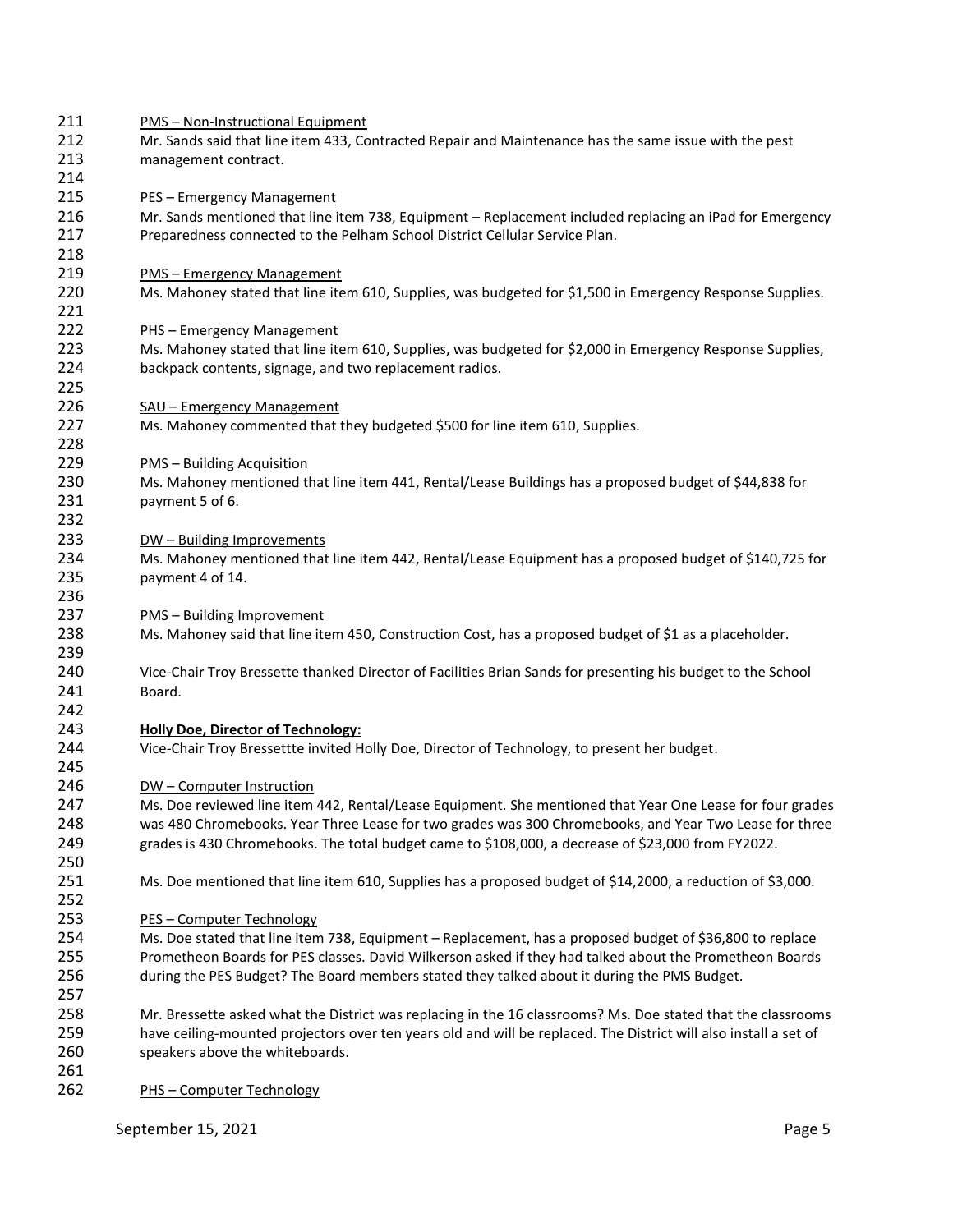- Ms. Doe mentioned that line item 738, Equipment Replacement, has a proposed budget of \$137,500. The budget will purchase 50 business lab computers, 25 AV equipment for the classrooms, and 50 security cameras.
- Mr. Wilkerson asked if PHS currently has 50 security cameras that need to be replaced or if the school needs 268 to have 50 security cameras? Ms. Doe stated that PHS has 50 security cameras that will be replaced. He then asked who would consume the output of cameras? Ms. Doe commented that the Principals and IT staff would 270 only have access to the cameras.
- DW –Technology Services

 Ms. Doe commented on line item 430, Repairs and Maintenance has a requested budget of \$45,900. The increase in the budget is for increased support with the District's firewalls.

 She mentioned that line item 532, Data Communications, has a proposed budget of \$26,195. The increase is due to backup/spillover service for the internet.

 Ms. Doe stated that line item 650, Software has a requested budget of \$90,259. She said that the increase in the Software line was due to general increases in cost for the software. Ms. Does comment that part of the increase was the purchase of Google Enterprise Licenses for enhancement. Mr. Bressette asked if the Google Enterprise License was purchased last year? She mentioned that she understood it was purchased through grant funding when the school was in remote learning. He requested that 'New' be removed from the memo section.

 Ms. Doe commented that when there was an issue with Google Meets, the problem tended to be with the device and not with Google.

 Ms. Doe mentioned that line item 738, Equipment – Replacement, has a proposed budget of \$104,550, which is a decrease of \$22,750. She said the reduction was because the District has a storage replacement project this year that cost \$63,000 last year, and the only primary replacement for FY2023 is the Teacher's laptops.

- Vice-Chair Troy Bressette thanked Director of Technology Holly Doe for presenting her budget to the School Board.
- Ms. Doe stated that the Director of Technology, Lee Depres, came up with a new Chromebook replacement plan last year. Mr. Depres planned to consistently replace the Chromebooks for Grades One, Five, and Nine. She added that his plan was dependable.

## **Brendan Hoffman, Director of Student Services:**

 Vice-Chair Troy Bressette invited Brendan Hoffman, Director of Student Services, to present his budget. Mr. Hoffman introduced himself and stated that he had been part of the community for nine years, and this is his first full year as the Director of Student Services. Mr. Hoffman thanked Business Administrator Deb Mahoney for helping him put the budget together.

- 
- Mr. Hoffman stated that this budget reflects 331 students, increasing from last year's 315 students. He noted that some of the increases were that the District had nine Out-of-District (OOD) placements, and now they are projecting 15 OOD placements. He added that this reflects an increase in the charter school enrollments from 9 to 16. Mr. Hoffman mentioned that the budget is contingent on the IEP Team Process. This process obligates the District to provide services under State and Federal Law.
- Vice-Chair Troy Bressette thanked Mr. Hoffman for framing the dialogue and putting it in good and essential context for the School Board.
-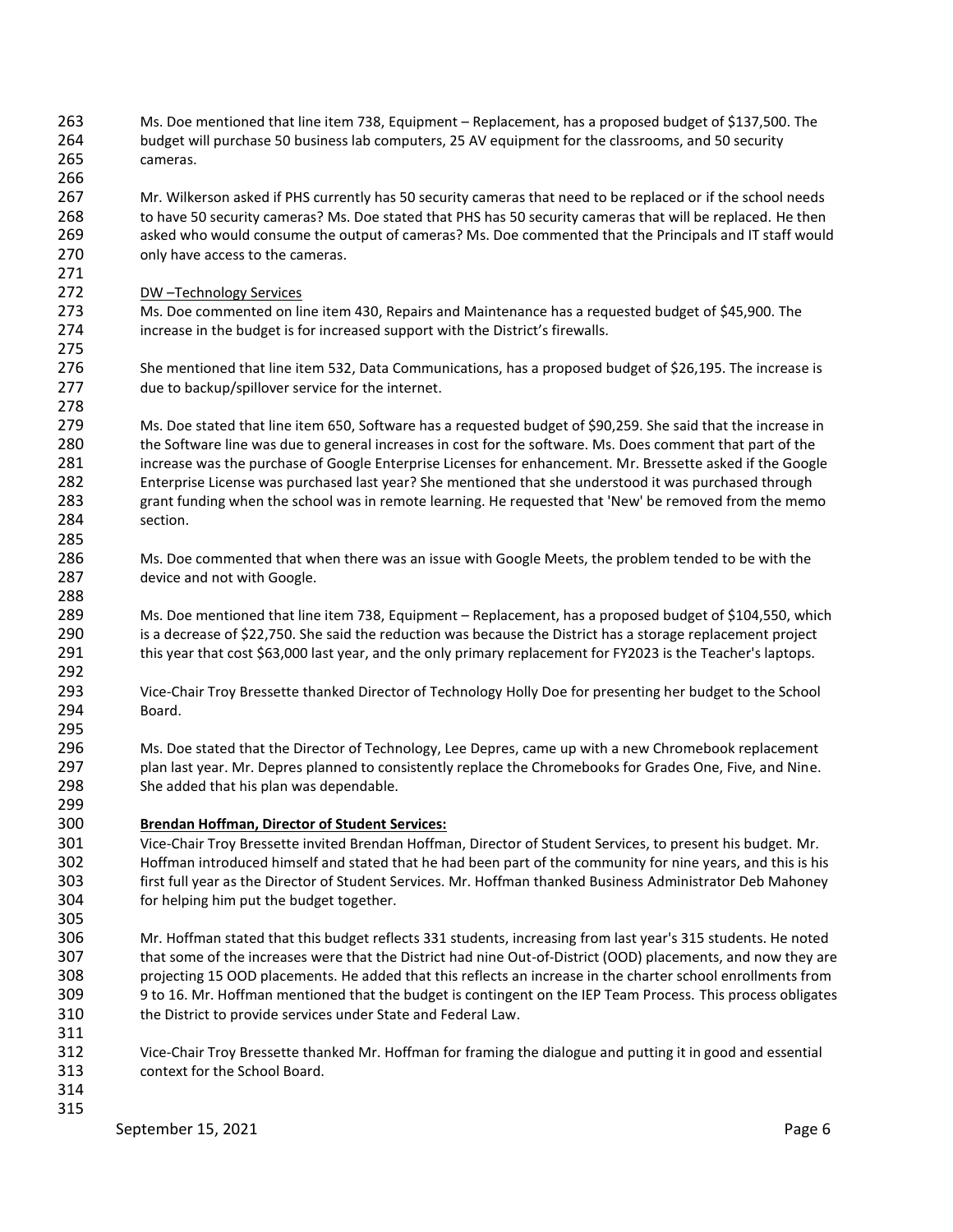DW – Special Education

 Mr. Hoffman stated that line item 330, Professional Services has a proposed budget of \$137,934. He mentioned that this is an increase of \$73,116.95. The majority of the budget is spent on contracted Orton Gillingham Reading Services, required by IEP. He also mentioned the contracted services for Feeding and Swallowing.

 Mr. Bressette asked, other than Orton Gillingham, what other alternatives were considered? Mr. Hoffman said they had looked into leveraging the staff, and the challenges were the scheduling and caseloads. He noted that because they are required to provide the service, they looked to contract the work.

 Mr. Wilkerson asked what it is with the IEP that mandates using Orton Gillingham? Mr. Hoffman stated that the decisions are made at an IEP Team Level. Once the Team makes the decision, the District must provide the service because of State and Federal Law. 

 Mr. Hoffman noted that the intent behind the IEP Team Level was to retain students in the District, and if the District cannot offer the service, they are obligated for OOD placements. He added that the IEP Team could provide a service to other Pelham School District Students by contracting with Orton Gillingham. Mr. Wilkerson pointed out that the School District could wind up spending more money by having OOD placements than by paying for the Orton Gillingham Services.

- Tom Gellar asked what an IEP Team is? Mr. Hoffman stated that an IEP Team is a group of professionals required to participate in a dialogue. Each member of the IEP Team has different roles and responsibilities.
- Mr. Hoffman stated that line item 332, Tutor Services has a proposed budget of \$135,650. He pointed out that 16 students attending Charter Schools will cost the District \$115,650, and 1:1 required by IEPs for Charter Schools for one student cost \$20,000.
- Mr. Hoffman mentioned that line item 564 Tuition to Private School has a proposed budget of \$844,053. He pointed out that the Valley Collaborative and Crest Collaborative budgets are similar to FY2022's budget. FY2023 adds St. Ann's Home, Anticipated Valley Collaborative (2), and Anticipated Landmark School.
- Superintendent Chip McGee commented that Mr. Hoffman had to be careful with his responses to questions. The District has to be careful and not talk about any individual students.
- Mr. Hoffman commented that another significant line item is 569, Tuition Residential. Tuition Residential has a proposed budget of \$498.147.
- Mr. Hoffman said that line item is 643, Informational Access Fees, has a proposed budget of \$10.191. The ACE ABA Curriculum is now budgeted for 15 students. Mr. Bressette mentioned that 15 students at 39.95 are \$599.25, and he asked why \$7,191 was budgeted for the ABA Curriculum? Mr. Hoffman said that he would need to get back to the Board with an answer.
- Mr. Hoffman mentioned that line item 810, Dues and Fees has a reduction of \$7,657. The reduction occurred because of a conversation he had with the District's provider.
- 
- DW Extended School Year (ESY)
- Mr. Hoffman commented that line item 330, Professional Services has a requested budget of \$39,000. He
- stated that the School District is required to offer these services, and the District is having a hard time hiring people to fill the positions. He added that the rates are comparable to other School Districts, so they had to contract the positions out.
- Mr. Bressette asked if all 16 OOD placements also continuing to the Extended School Year? Mr. Hoffman said they plan that the students need a higher level of care and fit the criteria for the Extended School Year.

September 15, 2021 **Page 7** Page 7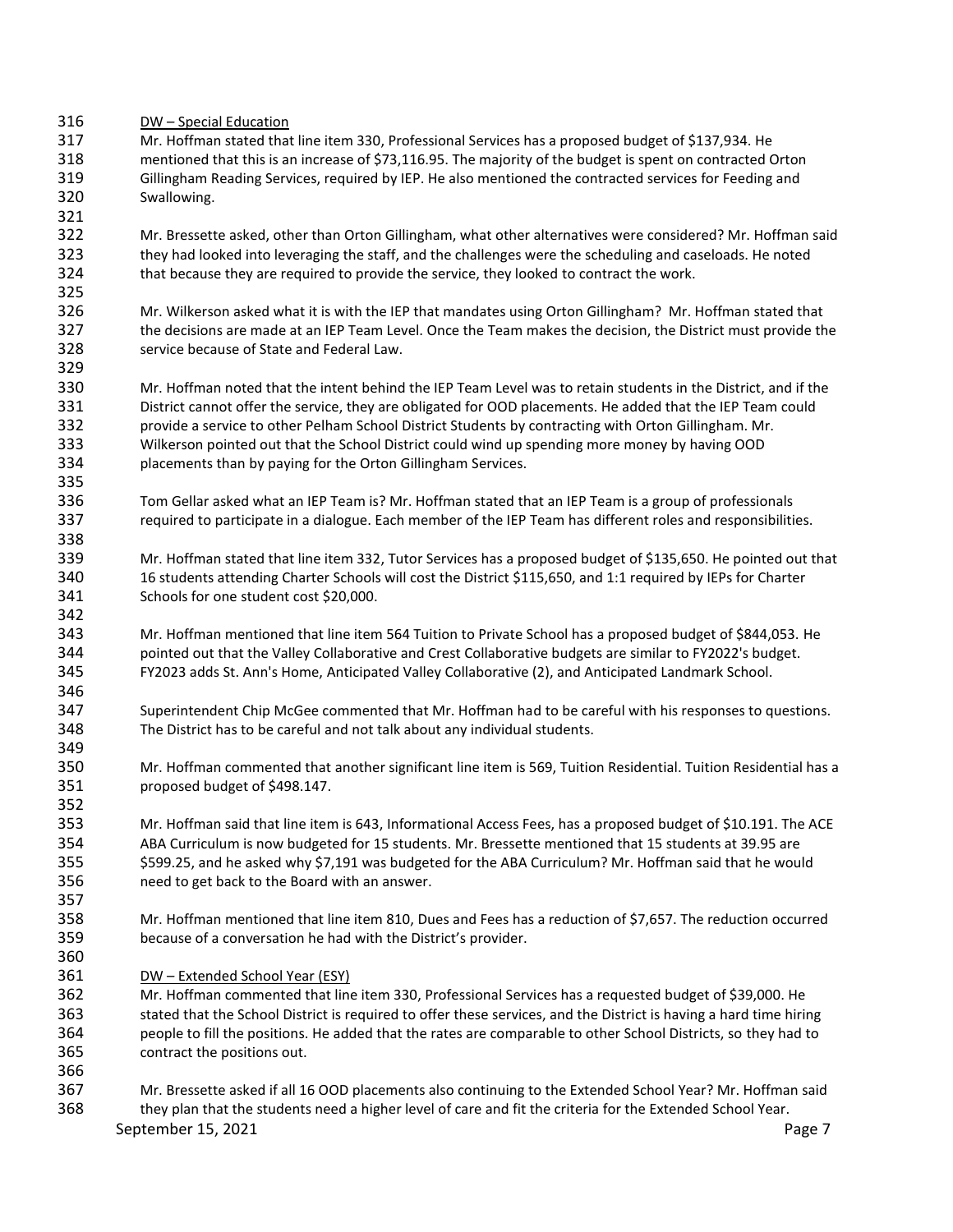- Mr. Wilkerson asked at what age the District's legal responsibilities would end? Mr. Hoffman stated that the range is between the ages of 3 until 21, or upon receiving a diploma.
- DW Psychological Services

 Mr. Hoffman mentioned that line item 330, Professional Services has a proposed budget of \$293,000. He commented that the District has two school psychologists, but per IEP needs, the District contracts a school psychologist to work three days a week.

 Mr. Bressette asked if this is an area that the District could hire an FTE or even a part-time psychologist. Dr. McGee mentioned that when he reviews the salaries and benefits budget, the Board will see areas that they have a choice to make.

- Mr. Hoffman commented that the District does not have a BCBA, so the District has contracted a Board Certified Behavioral Analyst (BCBA).
- DW Speech Services

 Mr. Hoffman stated that line item 330 Professional Services has a requested budget of \$341,200. He commented that the District has contracted for Pre-K SPL Services and Speech and Language Services for K-2. The reason for contracting the positions was the difficulty in hiring for the position.

- Mr. Gellar asked if the District filled these positions would they be union or non-union positions? Ms. Mahoney stated that they would be non-union positions.
- Mr. Gellar asked if the District found someone for one of the positions, would the District be able to move that into a contracted position? Ms. Mahoney said that the District would offset the expense, for this one need, by whatever the District has in the budget for the position.
- Special Ed Transportation

 Mr. Hoffman stated that line item 529, Transportation has a requested budget of \$580,200. The increase in OOD placements causes an increase in the budget. Because New Hampshire does not have the number of private schools Massachusetts has, the District finds itself finding placements with a significant drive.

 Vice-Chair Troy Bressette thanked Director of Student Services Brendan Hoffman for presenting his budget to the School Board.

 Mr. Bressette asked if it was fair to categorize the 40% increase as the District's legal obligation? Mr. Hoffman confirmed that the 40% increase is the District's legal obligation.

## b. **Pandemic Response:**

## **i. Hillsborough County (excluding Nashua)**

 Superintendent Chip McGee commented that the District would remain fully open, the free on-site PCR testing began last Wednesday, and the second session was today.

 The Level of Community Transmission remains 'Substantial,' and the Level of School Impact is 'Medium.' He noted that the rule is that anyone within three feet of another person, for more than an incidental amount of time, must wear a mask. Otherwise, masks are not required, and this refers to the whole District. Dr. McGee said the District identified a cluster on September 10 with the eighth grade downstairs team. This group will have to wear masks, similar to last year, until September 28. A student, who was part of the cluster, was last in school on September 14.

- 
- Dr. McGee said that the on-site PCR Testing during the first week had 83 participants, and of the 83
- participants, all 83 tests came back negative within 24 hours. He thanked Bruce Van Auken and Zack Belanger,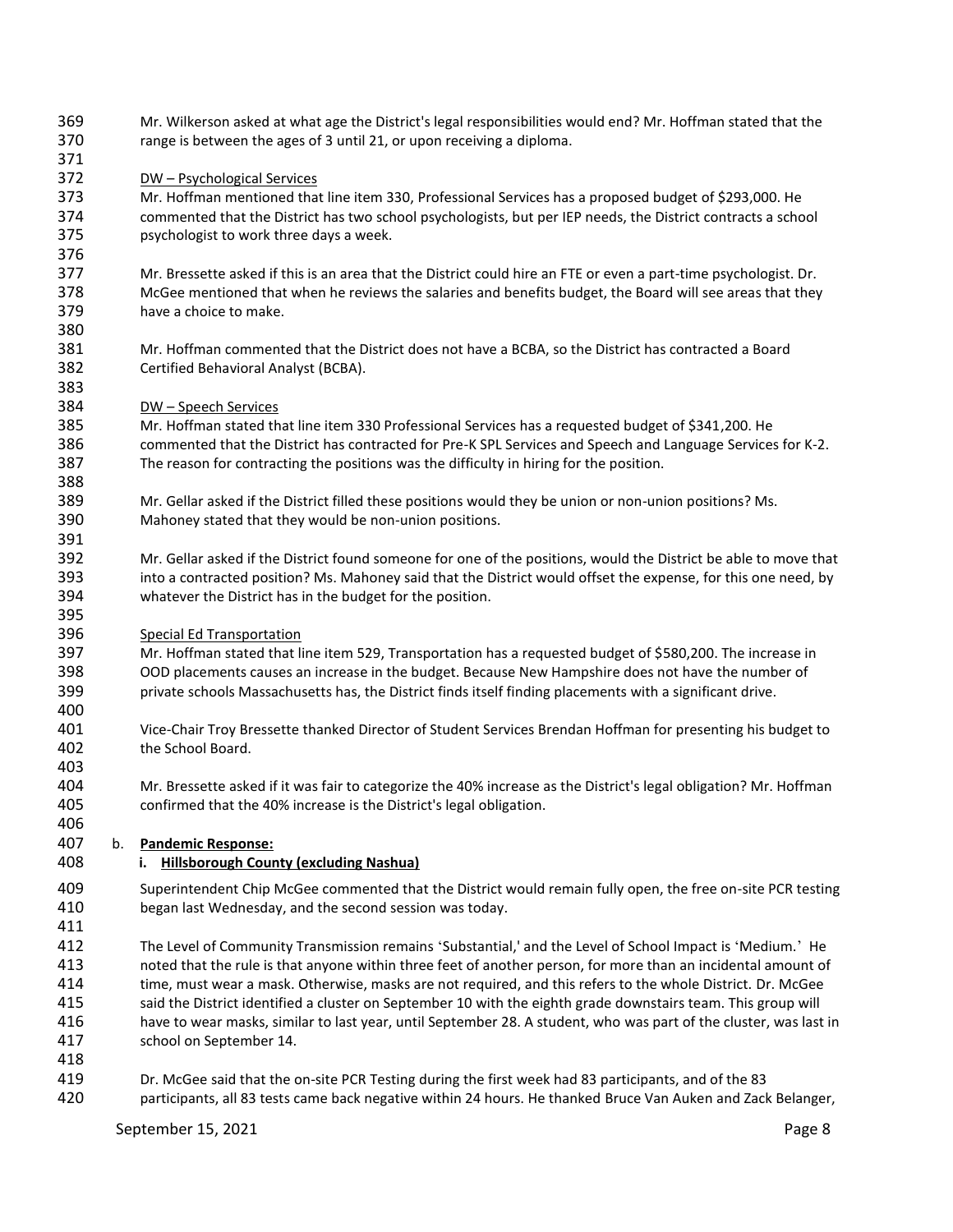- who helped make the testing happen. Dr. McGee said that he also wanted to thank PSACC, the after-school program.
- 

# **i. Hillsborough County**

 The Covid-19 PCR test positivity as a 7-day average was 6.5% (Moderate) on September 1 and was 4.4% (Minimal) on September 15. The number of new infections per 100,000 population for the prior 14 days was 270 (Substantial) on September 1 and was 343 (Substantial) on September 15.

# **ii. Town of Pelham**

 The Covid-19 PCR test positivity as a 7-day average was 8.7% (Moderate) on September 1 and was 3.5% (Minimal) on September 15. The number of new infections per 100,000 population for the prior 14 days was 473 (Substantial) on September 1 and was 579 (Substantial) on September 15. The 579 equates to 82 people out of 14,000 people in Pelham

## **iii. Level of School Impact**

 The next metric that Dr. McGee reviewed was the Level of School Impact. Dr. McGee mentioned that the transmission within schools on September 1 was 'Low' and was 'Medium' on September 15. He noted that the level of student absenteeism was 4.6% (Low) on September 1 and 7.5% (Medium) on September 15. The staff capacity on September 1 was considered 'Normal' and was considered 'Normal' on September 15.

## **iv. Transmission Within Schools**

 Dr. McGee mentioned that he has sent out several emails to the community regarding Covid-19. He noted that he has sent out messages at the end of the day, the last two days. The emails were regarding five positive tests for Covid-19 yesterday and another five positive tests today. He mentioned that a parent suggested adding the total number of positive cases for the year to the Dashboard.

## **v. The Big Seven**

The District will continue to follow the big seven mitigation steps:

- a. Masks
- b. Distancing
- c. Hand Sanitation
- d. Screening
- e. Ventilation
- f. Vaccines
- g. PCR Testing

 Vice-Chair Troy Bressette mentioned that the number of participants for PCR testing was 83 last week. He asked how many people participated today. Dr. Marandos stated that 82 people participated today. Mr. Bressette then commented that if the Board considered the 'Level of Community Transmission' as moderate, the District would not be different from if the 'Level of Community Transmission' was substantial.

 Darlene Greenwood mentioned how last year the District did not reach 'Medium' with regards to 'Transmission within the school,' but already reached 'Medium' this year. She asked what the difference was between last year and this year? Dr. McGee stated that this year they identified a cluster.

- Ms. Greenwood noted that she believed they did not identify a cluster last year because staff and students were wearing masks. She asked at what point the District would consider masking? Dr. McGee stated that the District has already reached that point with the eighth grade downstairs.
- Ms. Greenwood mentioned that she would prefer to see PES students wearing masks since they are too young 471 to receive the vaccination. Mr. Gellar commented that he researched the definition of a cluster, and he
- believed there is a distinction between a cluster and an outbreak. He asked if the District identified an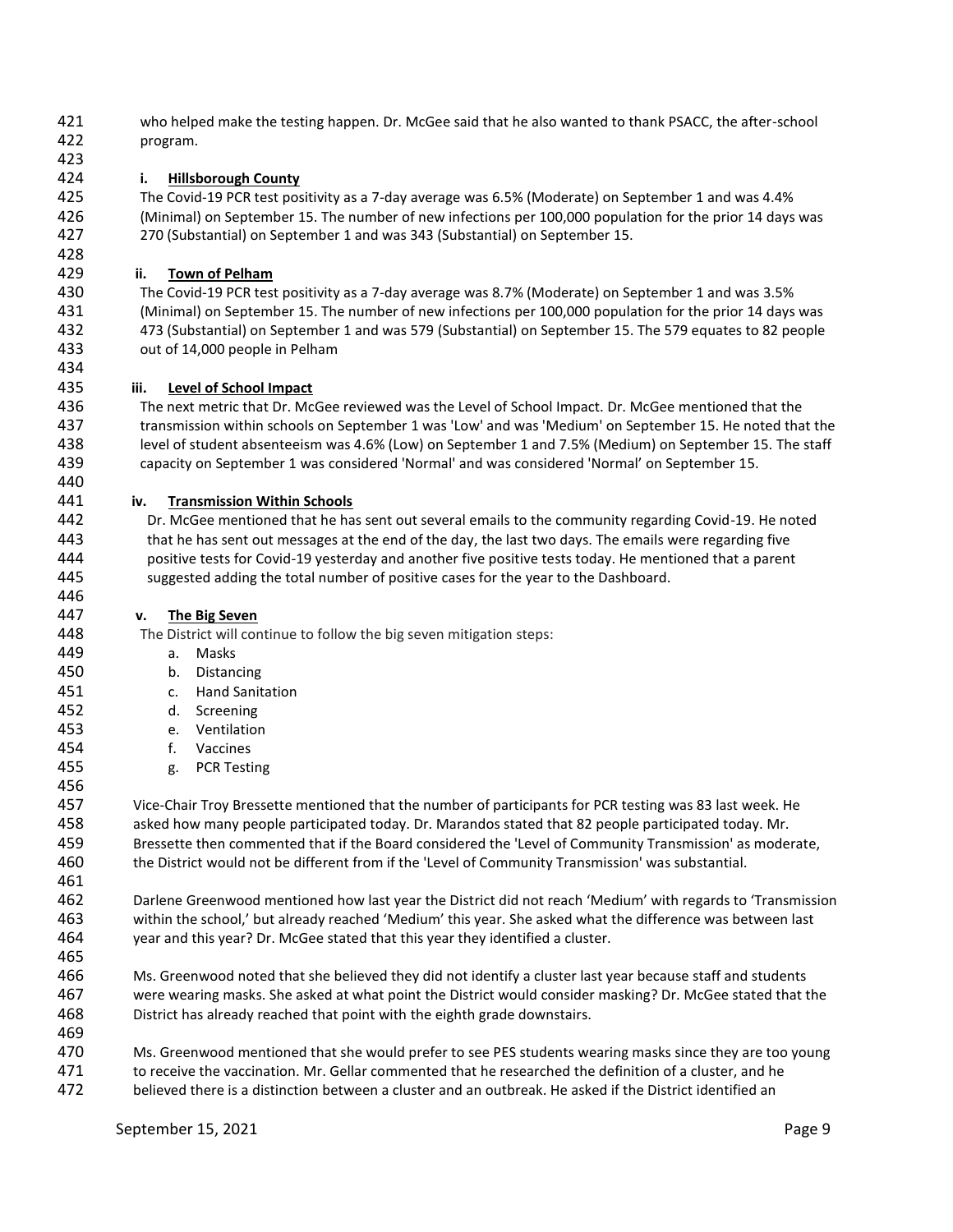| 473<br>474 |    | outbreak, would that be a transition point on how the District deals with masks? Dr. McGee agreed and added<br>that it would be similar to having multiple unrelated clusters in the same building. |                                                                                                                |  |  |  |  |  |  |  |  |
|------------|----|-----------------------------------------------------------------------------------------------------------------------------------------------------------------------------------------------------|----------------------------------------------------------------------------------------------------------------|--|--|--|--|--|--|--|--|
| 475        |    |                                                                                                                                                                                                     |                                                                                                                |  |  |  |  |  |  |  |  |
| 476        | c. | <b>Elementary and Secondary School Emergency Relief Fund (ESSER III Update):</b>                                                                                                                    |                                                                                                                |  |  |  |  |  |  |  |  |
| 477        |    | Assistant Superintendent Sarah Marandos mentioned that the Elementary and Secondary School Emergency                                                                                                |                                                                                                                |  |  |  |  |  |  |  |  |
| 478        |    | Relief (ESSER III) Funds support the Nation's schools in safely reopening and sustaining safe operations of                                                                                         |                                                                                                                |  |  |  |  |  |  |  |  |
| 479        |    |                                                                                                                                                                                                     | schools while meeting the academic, social, emotional, and mental health needs of students resulting from      |  |  |  |  |  |  |  |  |
| 480        |    | the pandemic.                                                                                                                                                                                       |                                                                                                                |  |  |  |  |  |  |  |  |
| 481        |    |                                                                                                                                                                                                     |                                                                                                                |  |  |  |  |  |  |  |  |
| 482        |    |                                                                                                                                                                                                     |                                                                                                                |  |  |  |  |  |  |  |  |
| 483        |    | Currently, Pelham has received \$519,878.70 in funds from this program, which is 2/3 of the allocation. The                                                                                         |                                                                                                                |  |  |  |  |  |  |  |  |
| 484        |    | District recently found out that they will receive their final 1/3 in the second week of October.                                                                                                   |                                                                                                                |  |  |  |  |  |  |  |  |
| 485        |    |                                                                                                                                                                                                     |                                                                                                                |  |  |  |  |  |  |  |  |
| 486        |    | Dr. Marandos commented that the District had to submit a Use of Funds Plan in August 2021. She mentioned                                                                                            |                                                                                                                |  |  |  |  |  |  |  |  |
| 487        |    |                                                                                                                                                                                                     | that there are specific requirements for the funds, and the plan requires that the following be addressed:     |  |  |  |  |  |  |  |  |
|            |    |                                                                                                                                                                                                     |                                                                                                                |  |  |  |  |  |  |  |  |
| 488        |    | 1.                                                                                                                                                                                                  | The academic impact of lost instructional time using evidence-based learning loss interventions (20%)          |  |  |  |  |  |  |  |  |
| 489        |    |                                                                                                                                                                                                     | The Pelham School District will offer after-school learning at all three schools.<br>а.                        |  |  |  |  |  |  |  |  |
| 490        |    |                                                                                                                                                                                                     |                                                                                                                |  |  |  |  |  |  |  |  |
| 491        |    | 2.                                                                                                                                                                                                  | Learner and community needs (80%)                                                                              |  |  |  |  |  |  |  |  |
| 492        |    |                                                                                                                                                                                                     | The Pelham School District has received conceptual approval for air-conditioning at PES.<br>а.                 |  |  |  |  |  |  |  |  |
| 493        |    |                                                                                                                                                                                                     | There is also an opportunity for the School Board and the community to offer input regarding the use<br>b.     |  |  |  |  |  |  |  |  |
| 494        |    |                                                                                                                                                                                                     | of the funds.                                                                                                  |  |  |  |  |  |  |  |  |
| 495        |    |                                                                                                                                                                                                     |                                                                                                                |  |  |  |  |  |  |  |  |
| 496        |    |                                                                                                                                                                                                     | Dr. Marandos can be emailed at smarandos@pelhamsd.org.                                                         |  |  |  |  |  |  |  |  |
| 497        |    |                                                                                                                                                                                                     |                                                                                                                |  |  |  |  |  |  |  |  |
| 498        |    |                                                                                                                                                                                                     | Vice-Chair Troy Bressette requested that the District send out a message to the school families regarding this |  |  |  |  |  |  |  |  |
| 499        |    |                                                                                                                                                                                                     | opportunity.                                                                                                   |  |  |  |  |  |  |  |  |
| 500        |    |                                                                                                                                                                                                     |                                                                                                                |  |  |  |  |  |  |  |  |
| 501        | d. |                                                                                                                                                                                                     | <b>Policy Revision:</b>                                                                                        |  |  |  |  |  |  |  |  |
| 502        |    |                                                                                                                                                                                                     | The Board reviewed the below policies.                                                                         |  |  |  |  |  |  |  |  |
| 503        |    |                                                                                                                                                                                                     |                                                                                                                |  |  |  |  |  |  |  |  |
| 504        |    | i.                                                                                                                                                                                                  | <b>First Reading:</b>                                                                                          |  |  |  |  |  |  |  |  |
| 505        |    |                                                                                                                                                                                                     | IHBH - Extended Learning Opportunities<br>1.                                                                   |  |  |  |  |  |  |  |  |
| 506        |    |                                                                                                                                                                                                     | IHBI - Alternative Learning Plan<br>2.                                                                         |  |  |  |  |  |  |  |  |
| 507        |    |                                                                                                                                                                                                     | IMBA - Distance Education<br>3.                                                                                |  |  |  |  |  |  |  |  |
| 508        |    |                                                                                                                                                                                                     | IMBC - Alternative Credit Options<br>4.                                                                        |  |  |  |  |  |  |  |  |
| 509        |    |                                                                                                                                                                                                     |                                                                                                                |  |  |  |  |  |  |  |  |
| 510        |    | ii.                                                                                                                                                                                                 | <b>Second Reading:</b>                                                                                         |  |  |  |  |  |  |  |  |
| 511        |    |                                                                                                                                                                                                     | GADA - Employment References and Verification<br>1.                                                            |  |  |  |  |  |  |  |  |
| 512        |    |                                                                                                                                                                                                     | GCQA - Reduction in Instructional Staff Work Force<br>2.                                                       |  |  |  |  |  |  |  |  |
| 513        |    |                                                                                                                                                                                                     | GCCBC - Family and Medical Leave Act<br>3.                                                                     |  |  |  |  |  |  |  |  |
| 514        |    |                                                                                                                                                                                                     |                                                                                                                |  |  |  |  |  |  |  |  |
| 515        |    |                                                                                                                                                                                                     | Mr. Wilkerson made a motion to approve the policies, as presented.; Ms. Greenwood seconded the motion. The     |  |  |  |  |  |  |  |  |
| 516        |    | motion passed (4-0-0)                                                                                                                                                                               |                                                                                                                |  |  |  |  |  |  |  |  |
| 517        |    |                                                                                                                                                                                                     |                                                                                                                |  |  |  |  |  |  |  |  |
| 518        | 4. |                                                                                                                                                                                                     | <b>Board Member Reports:</b>                                                                                   |  |  |  |  |  |  |  |  |
| 519        |    | i.                                                                                                                                                                                                  | David Wilkerson - Mr. Wilkerson mentioned that he has a Scout who is going in front of a Board to              |  |  |  |  |  |  |  |  |
| 520        |    |                                                                                                                                                                                                     | evaluate his viability as a candidate for the rank of Eagle Scout. The Scout constructed a bridge for the      |  |  |  |  |  |  |  |  |
| 521        |    |                                                                                                                                                                                                     | support of the cross-country team. Mr. Wilkerson will represent the School District as a Scout Master and      |  |  |  |  |  |  |  |  |
| 522        |    |                                                                                                                                                                                                     | speak on Jack Hamlin's behalf.                                                                                 |  |  |  |  |  |  |  |  |
| 523        |    |                                                                                                                                                                                                     |                                                                                                                |  |  |  |  |  |  |  |  |
| 524        |    | ii.                                                                                                                                                                                                 | Troy Bressette - Mr. Bressette mentioned that some members brought in food to donate to the NH                 |  |  |  |  |  |  |  |  |
| 525        |    |                                                                                                                                                                                                     | Tackles Hunger effort.                                                                                         |  |  |  |  |  |  |  |  |
|            |    | September 15, 2021                                                                                                                                                                                  |                                                                                                                |  |  |  |  |  |  |  |  |
|            |    |                                                                                                                                                                                                     | Page 10                                                                                                        |  |  |  |  |  |  |  |  |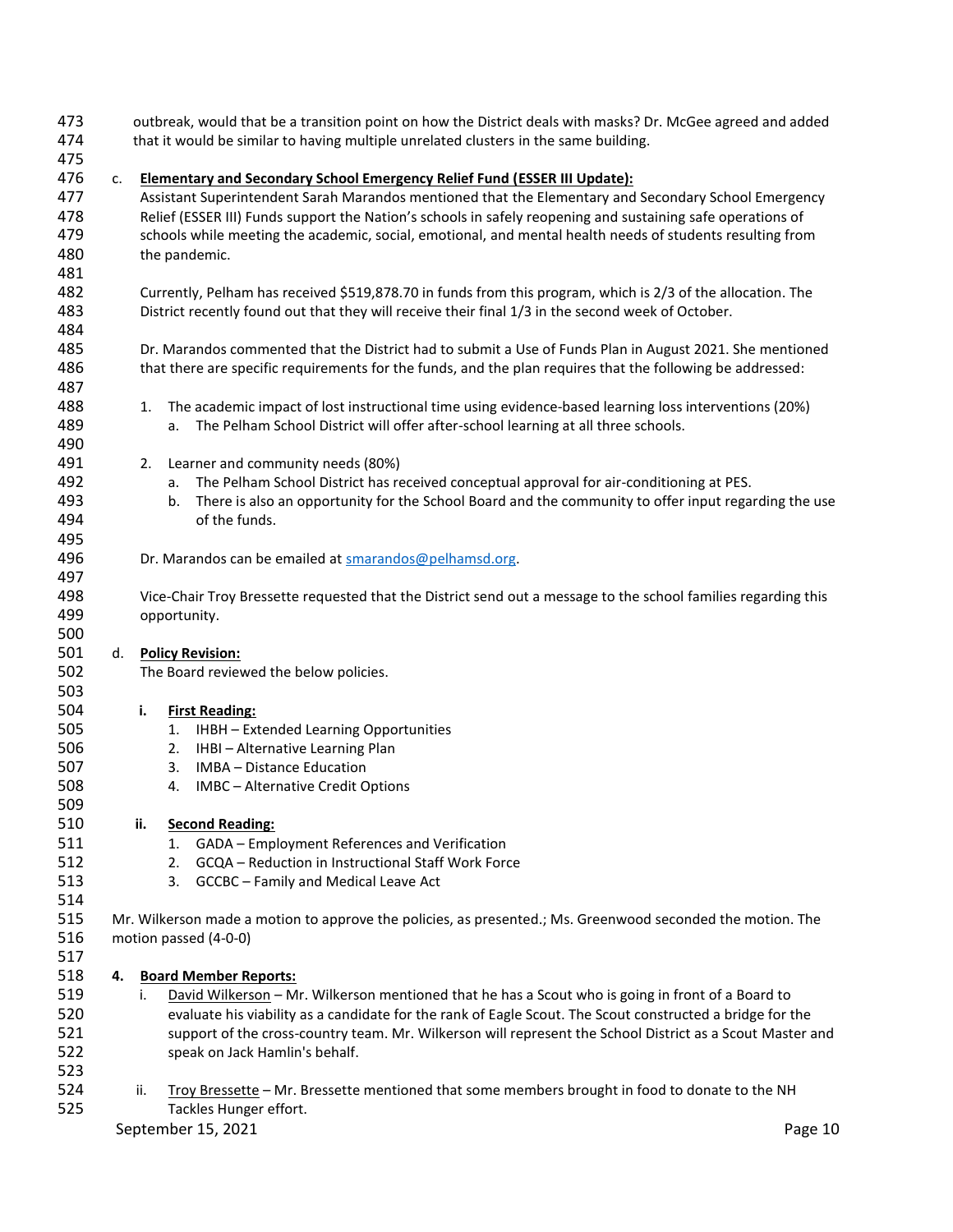| 526        | 5. |                                                                                                                                                                                    | Housekeeping:                                                          |                                                          |            |                                                                                                                |  |  |  |  |
|------------|----|------------------------------------------------------------------------------------------------------------------------------------------------------------------------------------|------------------------------------------------------------------------|----------------------------------------------------------|------------|----------------------------------------------------------------------------------------------------------------|--|--|--|--|
| 527        | а. |                                                                                                                                                                                    | <b>Adoption of Minutes</b><br>September 1, 2021 - Draft Public Minutes |                                                          |            |                                                                                                                |  |  |  |  |
| 528<br>529 |    | i.                                                                                                                                                                                 |                                                                        |                                                          |            |                                                                                                                |  |  |  |  |
| 530        |    |                                                                                                                                                                                    |                                                                        |                                                          |            | Mr. Gellar made a motion to adopt September 1, 2021, Public School Board Minutes.; Mr. Wilkerson seconded the  |  |  |  |  |
| 531<br>532 |    | motion. The motion passed (4-0-0)                                                                                                                                                  |                                                                        |                                                          |            |                                                                                                                |  |  |  |  |
| 533        |    | ii.                                                                                                                                                                                |                                                                        | September 1, 2021 - Draft Non-Public Minutes             |            |                                                                                                                |  |  |  |  |
| 534<br>535 |    |                                                                                                                                                                                    |                                                                        |                                                          |            |                                                                                                                |  |  |  |  |
| 536        |    |                                                                                                                                                                                    |                                                                        | Wilkerson seconded the motion. The motion passed (4-0-0) |            | Mr. Gellar made a motion to adopt September 1, 2021, Non-Public School Board Minutes, as amended.; Mr.         |  |  |  |  |
| 537        |    |                                                                                                                                                                                    |                                                                        |                                                          |            |                                                                                                                |  |  |  |  |
| 538        |    | iii.                                                                                                                                                                               |                                                                        | September 8, 2021 - Draft Public Minutes                 |            |                                                                                                                |  |  |  |  |
| 539        |    |                                                                                                                                                                                    |                                                                        |                                                          |            |                                                                                                                |  |  |  |  |
| 540        |    |                                                                                                                                                                                    |                                                                        |                                                          |            | Mr. Gellar made a motion to adopt September 8, 2021, Public School Board Minutes.; Mr. Wilkerson seconded the  |  |  |  |  |
| 541        |    |                                                                                                                                                                                    | motion. The motion passed (4-0-0)                                      |                                                          |            |                                                                                                                |  |  |  |  |
| 542        |    |                                                                                                                                                                                    |                                                                        |                                                          |            |                                                                                                                |  |  |  |  |
| 543        |    |                                                                                                                                                                                    |                                                                        |                                                          |            |                                                                                                                |  |  |  |  |
| 544        | b. |                                                                                                                                                                                    | <b>Vendor and Payroll Manifests</b>                                    |                                                          |            |                                                                                                                |  |  |  |  |
| 545        |    | i.                                                                                                                                                                                 | 206                                                                    | \$568,917.93                                             |            |                                                                                                                |  |  |  |  |
| 546        |    | ii.                                                                                                                                                                                | <b>PAY206P</b>                                                         | \$11,994.20                                              |            |                                                                                                                |  |  |  |  |
| 547        |    | iii.                                                                                                                                                                               | AP091521                                                               | \$782,339.53                                             |            |                                                                                                                |  |  |  |  |
| 548        |    | iv.                                                                                                                                                                                | BFPMS03                                                                | \$17,475.29                                              |            |                                                                                                                |  |  |  |  |
| 549        |    |                                                                                                                                                                                    |                                                                        |                                                          |            |                                                                                                                |  |  |  |  |
| 550        |    |                                                                                                                                                                                    |                                                                        |                                                          |            | Mr. Wilkerson made a motion to accept the Vendor and Payroll Manifests, as presented.; Mr. Gellar seconded the |  |  |  |  |
| 551        |    |                                                                                                                                                                                    | motion. The motion passed (4-0-0)                                      |                                                          |            |                                                                                                                |  |  |  |  |
| 552        |    |                                                                                                                                                                                    |                                                                        |                                                          |            |                                                                                                                |  |  |  |  |
| 553        | c. |                                                                                                                                                                                    | <b>Correspondence &amp; Information</b>                                |                                                          |            |                                                                                                                |  |  |  |  |
| 554        |    | i.                                                                                                                                                                                 | None                                                                   |                                                          |            |                                                                                                                |  |  |  |  |
| 555        |    |                                                                                                                                                                                    |                                                                        |                                                          |            |                                                                                                                |  |  |  |  |
| 556        | d. |                                                                                                                                                                                    | <b>Enrollment Report</b>                                               |                                                          |            |                                                                                                                |  |  |  |  |
| 557        |    | i.                                                                                                                                                                                 | None                                                                   |                                                          |            |                                                                                                                |  |  |  |  |
| 558        |    |                                                                                                                                                                                    |                                                                        |                                                          |            |                                                                                                                |  |  |  |  |
| 559        | e. |                                                                                                                                                                                    | <b>Staffing Updates</b>                                                |                                                          |            |                                                                                                                |  |  |  |  |
| 560        |    | i.                                                                                                                                                                                 | Leaves:                                                                |                                                          |            |                                                                                                                |  |  |  |  |
| 561        |    |                                                                                                                                                                                    | None<br>a.                                                             |                                                          |            |                                                                                                                |  |  |  |  |
| 562        |    |                                                                                                                                                                                    |                                                                        |                                                          |            |                                                                                                                |  |  |  |  |
| 563        |    | ii.                                                                                                                                                                                | <b>Resignations:</b>                                                   |                                                          |            |                                                                                                                |  |  |  |  |
| 564        |    |                                                                                                                                                                                    | <b>Melissa Mavrofrides</b><br>a.                                       |                                                          | <b>PES</b> | Title 1 Tutor                                                                                                  |  |  |  |  |
| 565        |    |                                                                                                                                                                                    | Kalliope McNight<br>b.                                                 |                                                          | <b>PES</b> | <b>Special Education Teacher</b>                                                                               |  |  |  |  |
| 566        |    |                                                                                                                                                                                    |                                                                        |                                                          |            |                                                                                                                |  |  |  |  |
| 567        |    | iii.                                                                                                                                                                               | Nominations:                                                           |                                                          |            |                                                                                                                |  |  |  |  |
| 568<br>569 |    |                                                                                                                                                                                    | Keeghan Fountain<br>а.                                                 |                                                          | PMS        | Music Teacher                                                                                                  |  |  |  |  |
| 570        |    |                                                                                                                                                                                    |                                                                        |                                                          |            |                                                                                                                |  |  |  |  |
| 571        |    | Superintendent Chip McGee mentioned that the resignations of two Teachers were very difficult. He<br>acknowledged that the reasons were external to the District and not internal. |                                                                        |                                                          |            |                                                                                                                |  |  |  |  |
| 572        |    |                                                                                                                                                                                    |                                                                        |                                                          |            |                                                                                                                |  |  |  |  |
| 573        |    |                                                                                                                                                                                    |                                                                        |                                                          |            |                                                                                                                |  |  |  |  |
| 574        |    | Mr. Gellar made a motion to accept the resignations, as presented.; Mr. Wilkerson seconded the motion. The<br>motion passed (4-0-0).                                               |                                                                        |                                                          |            |                                                                                                                |  |  |  |  |
| 575        |    |                                                                                                                                                                                    |                                                                        |                                                          |            |                                                                                                                |  |  |  |  |
| 576        |    | Dr. McGee presented a nomination for Keeghan Fountain as the PMS Music Teacher. The candidate served in                                                                            |                                                                        |                                                          |            |                                                                                                                |  |  |  |  |
| 577        |    | a 'Leave Position' in the same job last year.                                                                                                                                      |                                                                        |                                                          |            |                                                                                                                |  |  |  |  |
| 578        |    |                                                                                                                                                                                    |                                                                        |                                                          |            |                                                                                                                |  |  |  |  |
|            |    | September 15, 2021<br>Page 11                                                                                                                                                      |                                                                        |                                                          |            |                                                                                                                |  |  |  |  |